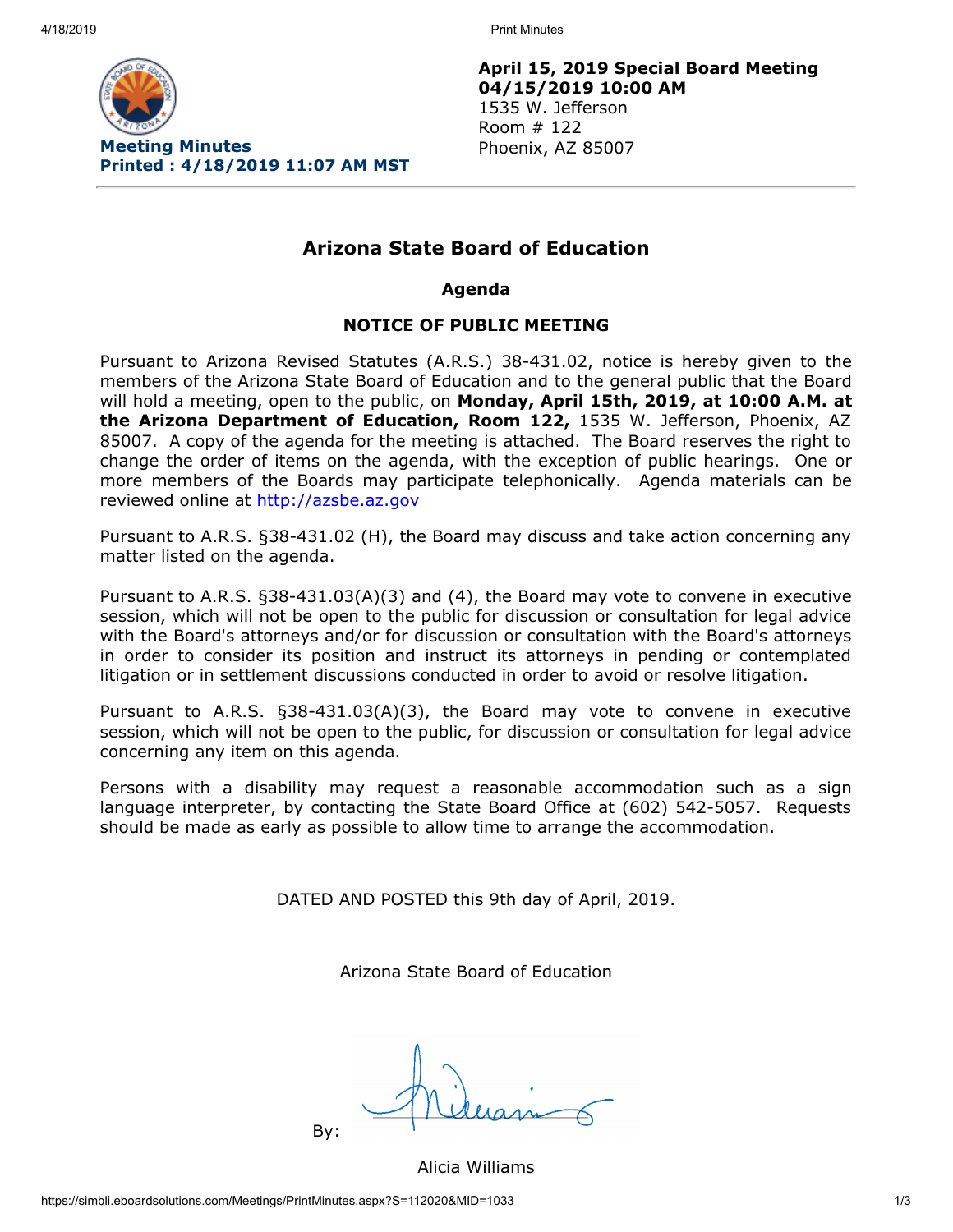4/18/2019 Print Minutes

Executive Director

(602) 542-5057

10:00 a.m. CALL TO ORDER AND ROLL CALL

### **Attendees**

Calvin Baker, Board Member Dr. Rita Cheng, Board Member - by phone, entered at 10:05 a.m. Dr. Daniel Corr, Vice President - by phone, entered at 10:02 a.m. Patricia Welborn, Board Member Jill Broussard, Board Member Christine Burton, Board Member Michele Kaye, Board Member Janice Mak, Board Member Lucas Narducci, President Kathy Hoffman, Superintendent of Public Instruction Armando Ruiz, Board Member

## **1. CALL TO THE PUBLIC**

Becky Hill, representing the Arizona Chamber of Commerce, submitted a Call to the Public Request to Speak Form and addressed the Board.

Dr. Mark Joraanstad, representing the Arizona School Administrators, submitted a Call to the Public Request to Speak Form and addressed the Board.

Geoff Esposito, representing UnidosUS, submitted a Call to the Public Request to Speak Form and addressed the Board.

## **2. Presentation, discussion and possible action regarding the High School A-F Accountability System for school year 2018-2019**

Executive Director Williams presented information to the Board.

A motion was made to accept the proposal and use the Subgroup Improvement Indicator as the growth measure for the 2018-2019 school year, as presented, and with the condition that schools are awarded the higher of either the 2018-2019 accountability letter grade or their 2017-2018 letter grade.

Motion made by: Janice Mak Motion seconded by: Dr. Rita Cheng Voting: Calvin Baker - Yes Christine Burton - Yes Dr. Rita Cheng - Yes Dr. Daniel Corr - Yes Patricia Welborn - Yes Jill Broussard - Yes Michele Kaye - Yes Janice Mak - Yes Lucas Narducci - Yes